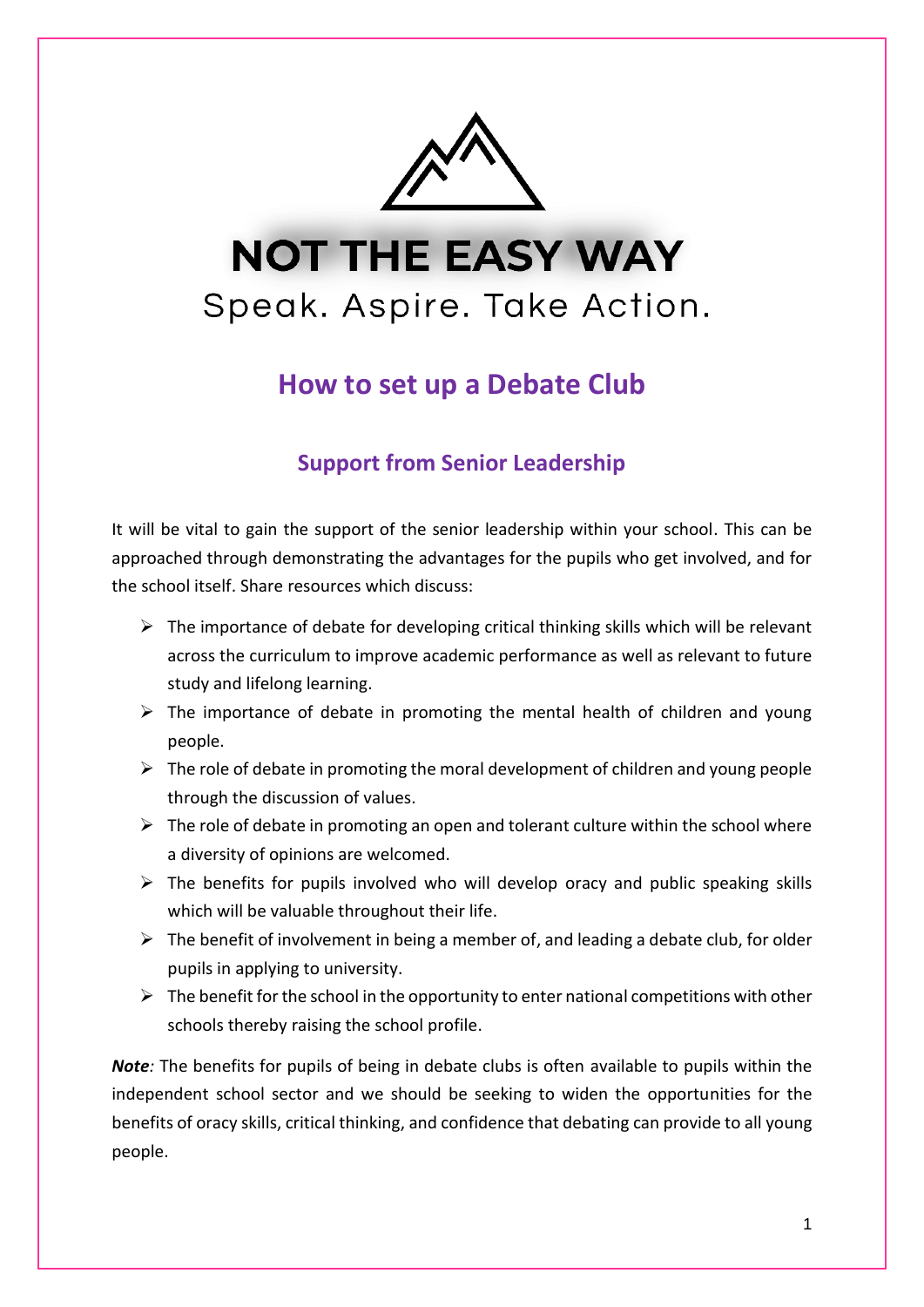## **Practicalities**

- You will need to decide when debate club will take place. E.g. Lunch times or after school.
- You will need to identify a space where debate club can be hosted. Ideally a space where pupils can move around, and seating arrangements can be moved to suit the activity.
- You will need to decide the age range for your club. You may want to wait and see how much interest there is in the club first; as the club grows you may decide to group Year 7-9 together and Year 10-13 together, with older pupils leading the club for younger pupils.
- You will need a minimum of 4 pupils for the club to operate.

*(If you are a primary school teacher you can begin to introduce the skills and format for debating with your whole class and we will be producing some guidance for primary school teachers on this.)*

## **Recruitment**

- If your school has not previously had a debate club you will need to build some understanding for the pupils around what it is, what taking part will involve and how it could benefit them.
- Holding a short debate in an assembly can be a good way to showcase what a debate is. Followed by some information to let pupils know what will happen within the club and the activities that will be involved to help them build the skills demonstrated.
- It is important that pupils see the club as open to everyone, and somewhere which will be fun, supportive and where they can build skills. It is not a requirement to have the skills to join the club!
- Get support from other members of staff to introduce some debate club activitiesinto form time so that pupils can get a taster of what being involved will be like e.g. Alley Debate, or Balloon Debate, group games which will be part of the club, or quick partner research activities.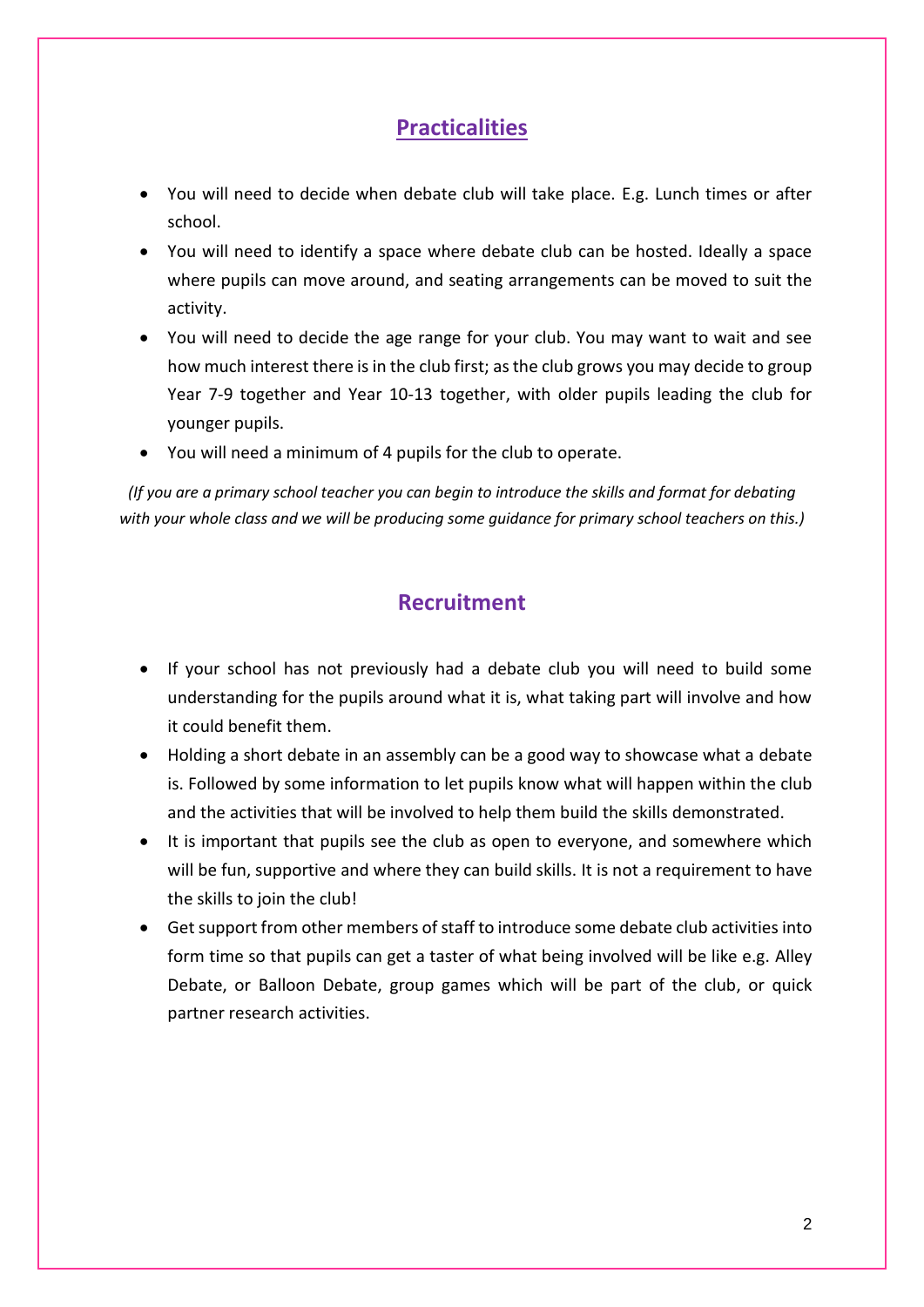## **First Session**

### **First Session Plan:**

| 1. Get to know you game                                              |  |
|----------------------------------------------------------------------|--|
| 2. Introduce Speak Charter                                           |  |
| 3. Introduce Alley Debate with a fun topic                           |  |
| 4. Introduce Where Do You Stand Debate with a fun topic              |  |
| 5. Alley Debate with a principle from the Speak Charter              |  |
| 6. Where Do You Stand Debate with a principle from the Speak Charter |  |
| 7. Friendship Round                                                  |  |

- Establish group cohesiveness in the first session. Ideas to do this include:
	- ❖ Making clear the shared purpose for attending the debate club.
	- ❖ Opportunities for the group to get to know each other.
	- ❖ Finding similarities across the members of the group.
	- ❖ Having fun together by playing games.
	- ❖ Working together towards a common goal.
- Start each session with a game or team building activity which can provide some elements of the above, especially helping young people to get to know each other (e.g. 2 minutes to find out 2 interesting facts about your conversation partner).
- At the first session our **'***Speak Charter'* should be introduced.
- Then introduce the structure for an **'Alley Debate'** and a **'Where Do You Stand Debate'** (see explanations for these below).

Practise these structures with fun debate topics such as: Cats are better than dogs, or Housework should be banned, or I would want to live forever.

These formats can then be used to prompt reflections on the charter principles e.g. You could have an Alley Debate with one side arguing for: All opinions should be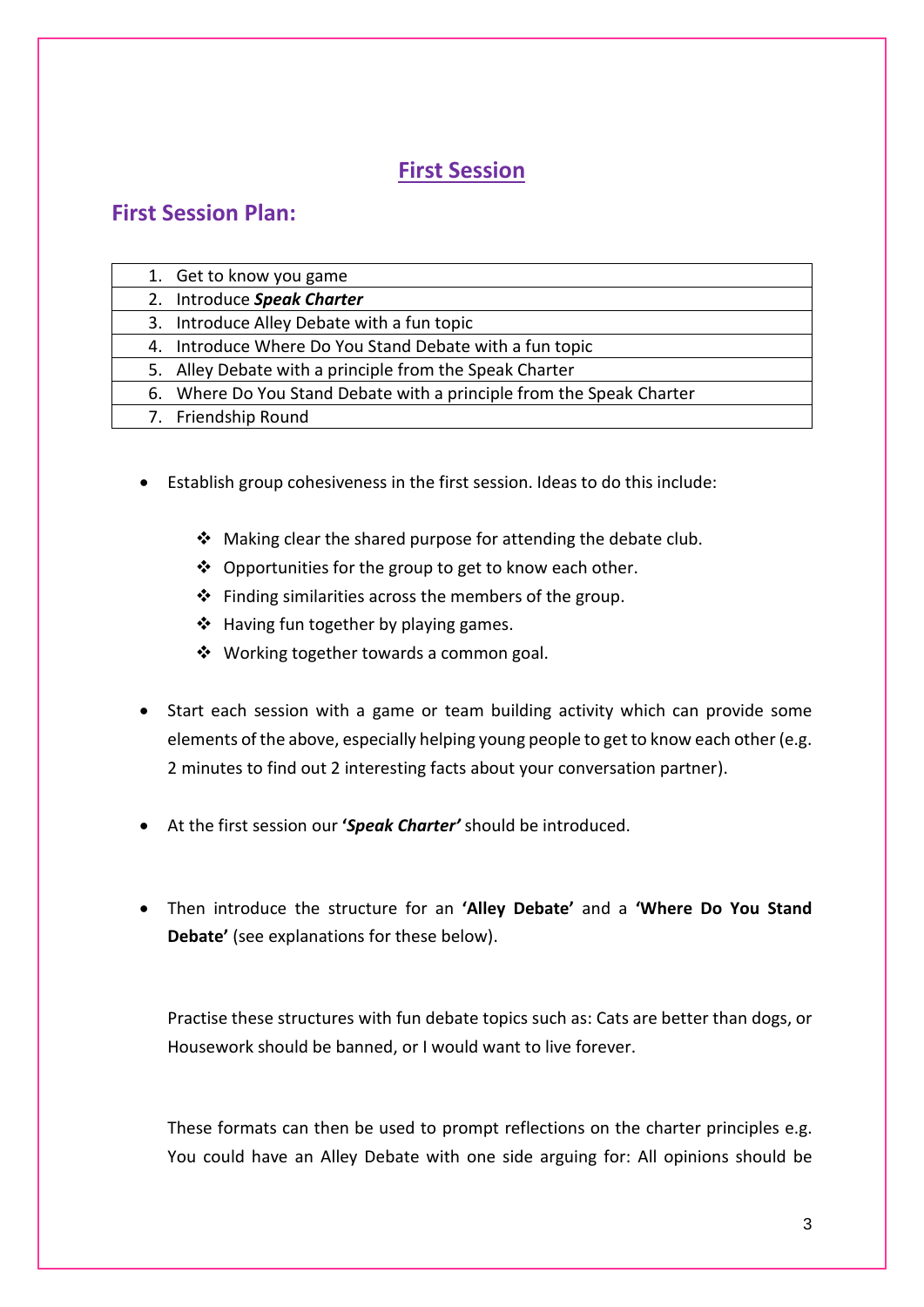tolerated, and one against, or a Where Do You Stand Debate on: Everyone should be treated with dignity and respect. These activities allow pupils to physically move around the room which creates energy and can help overcome inhibition within a new group.

- *Debate club should be open to pupils of all abilities and so differentiation of approach and outcome will be important to ensure all pupils can take part in the activities. Examples of ways to do this can be through simplifying language when needed, providing additional models and prompts for pupils who need this, providing partner or buddy working for pupils who need additional support.*
- In the first session, introduce the central concept of **Point and Explanation**.

Prompt each time with **'why**?' to reinforce the need to state the point or position and to explain why they are taking this position.

Where pupils may be finding this hard to do, teachers can provide a sentence starter as a prompt or a model of a 'why' for their position.

This will be the central learning point and skill for the first few sessions.

• Finish with a **friendship round**.

In the circle, each person comments on one thing the person to their left did well during the session.

This will be how every session ends and pupils may find this difficult initially but with practice will develop the skill of observing others during the session and finding something positive for each person each time.

Comments must be positive but can be around anything noted about the pupil and their contribution in that session e.g. '*I thought you did really well to join in today Kyle as I know you were nervous*' or *'I really liked the point you made Priya about factory farming'* or '*Sam I'm impressed about how much you know about films*!' or '*Omar you made me laugh so much today!!'*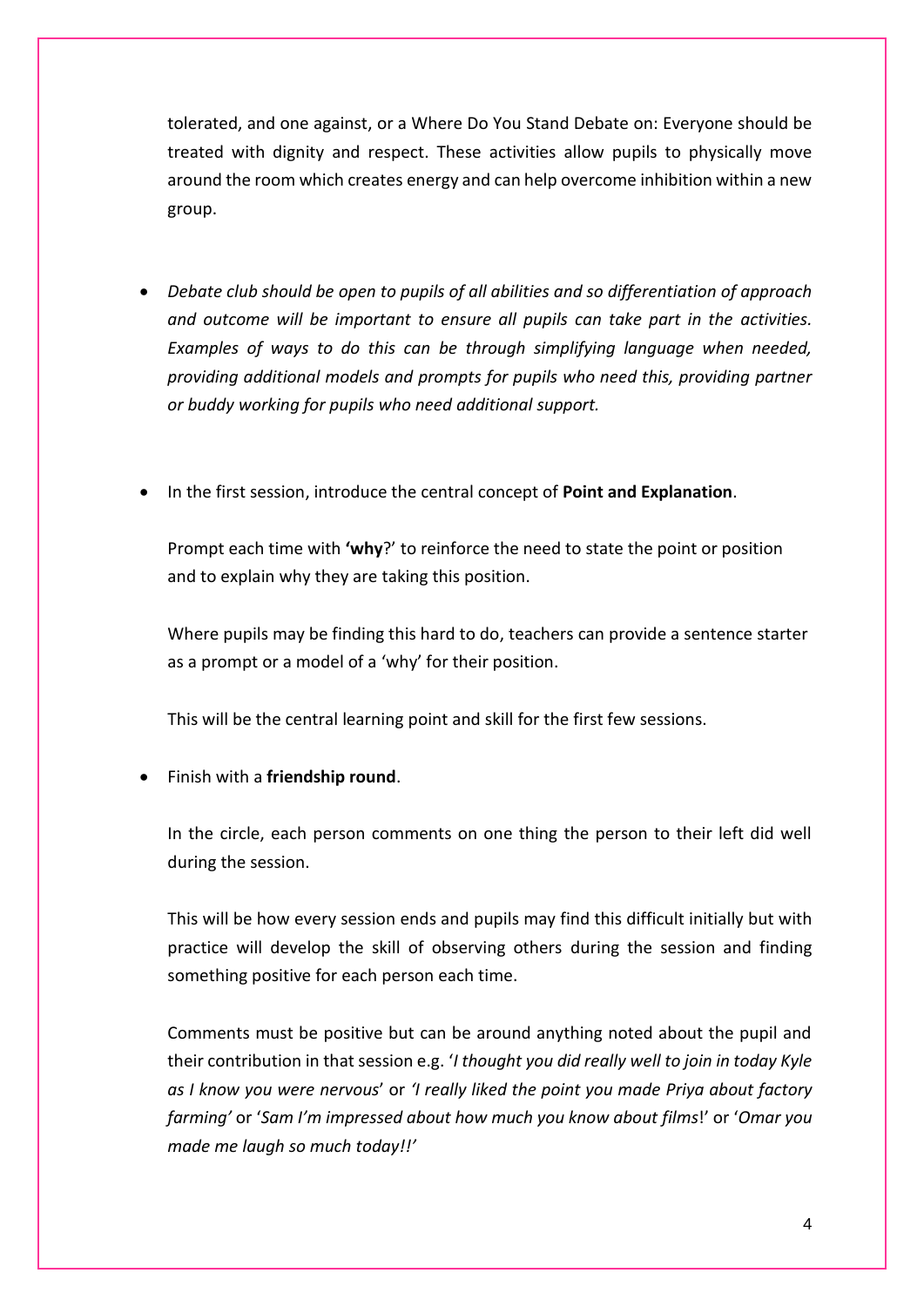## **Alley Debate:**



**Aim**: To reinforce the need for justifying opinions.

**Teaching prompt**: Use the 'Why? Because…' prompt to reinforce this. Introduce the vocabulary of 'Point + Explanation', Because…'

**Format:** The pupils should form two lines of equal length, facing each other (an easy way to ensure the lines are equal is to ask everyone to high-five the person opposite them, and adjust as needed). Explain that one line is "for" the statement they will be given; the other is "against". You are not allowed to change lines!

*(Here you are also introducing the idea that it is s skill to be able to understand and explain opinions even if they do not align with your own!)*

Give the pupils a topic for the debate. Explain they now have 1 minute to think about a short statement in defines of their side of the debate. It should have a point and an explanation. Demonstrate with an example if needed. Starting with the "for" team, ask one pupil in turn to give their argument, alternating between "for" and "against" until you reach the end of the alley.

To extend this debate approach when you have time and pupils are confident with the format, you can ask pupils to reply to the person who spoke before them, before giving their argument. "They said… but I disagree because… My own argument is…"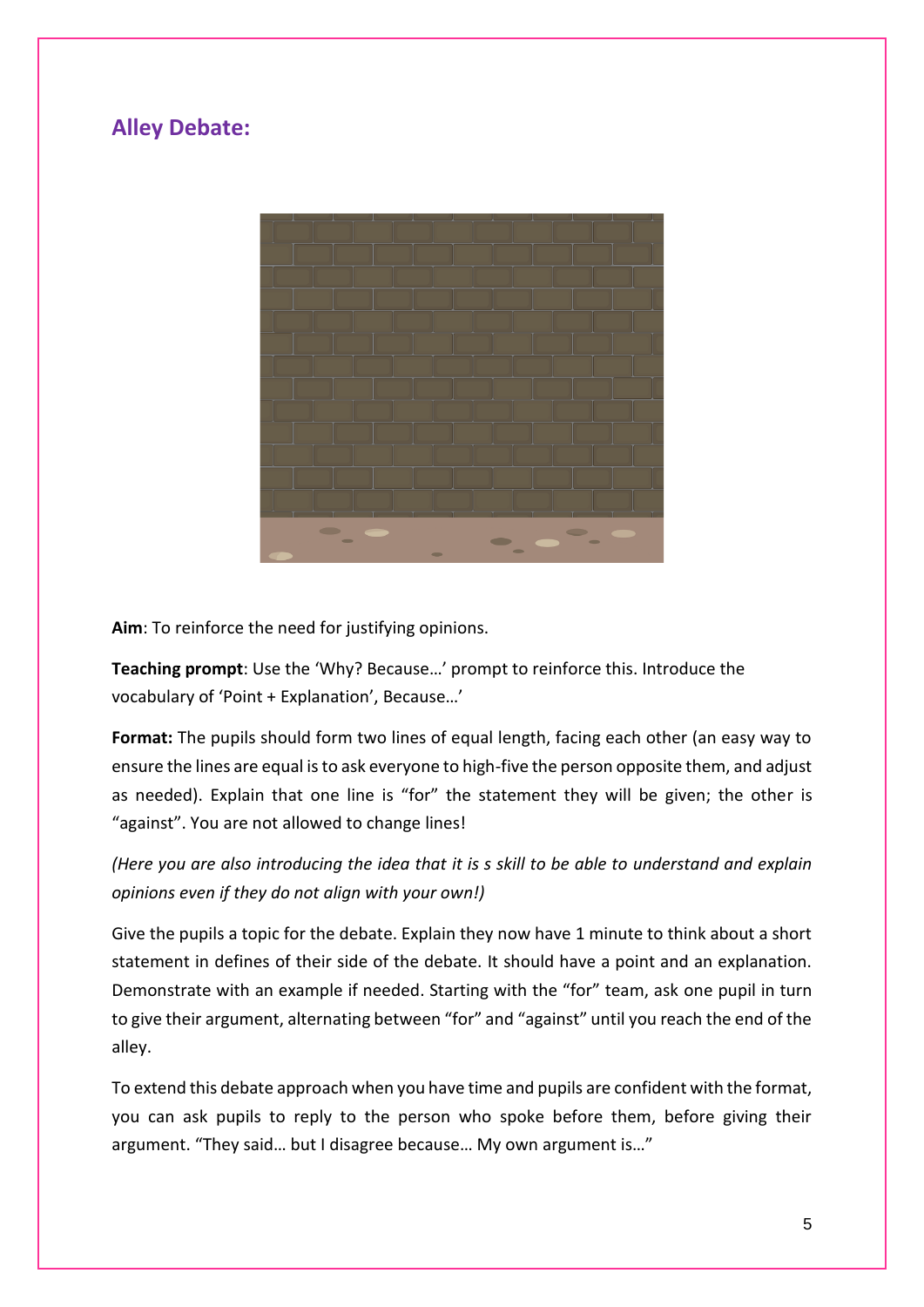## **Where Do You Stand? Debate**



**Aim:** To be able to structure an argument using a point & explanation.

**Teaching Prompt**: Use 'Why? Because…' as a prompt and a model.

Format: Pupils should form a line in the middle of the room. Assign one end of the room as "For" and the other as "Against". Pupils are currently standing "on the fence", where you are neither for nor against.

Give the pupils a topic. If they agree, they should move towards "for"; if they disagree, they should move towards "against". The more strongly they feel, the more they should move. When they have decided on their position, ask a few pupils to explain to the group why they are for or against, using a point and an explanation. After each pupil has spoken, ask the whole class to take one step towards for or against to show whether they were convinced. Make this accountable by following up, asking pupils why they moved one way or the other.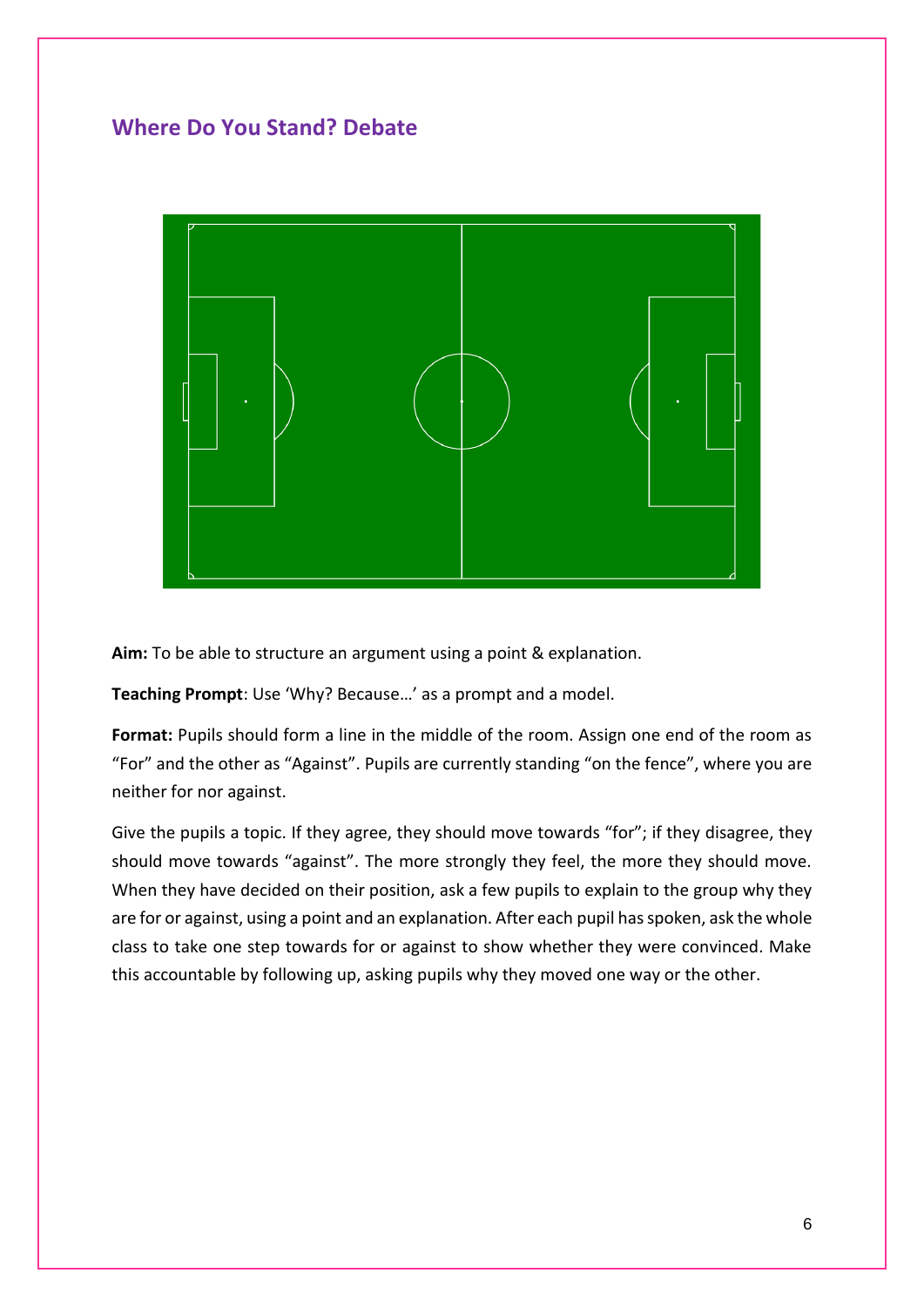## **Balloon Debate:**



**Aim:** To be able to structure an argument using a point & explanation

**Teaching Prompt:** Recap the need for justifying opinions. Use the 'Why? Because…' prompt to reinforce this. Introduce the vocabulary of 'Point + Explanation', linking them to 'Why? Because…'

**Format:** 4-6 volunteers should come to the front of the class/find a clear space. Each one should choose a person that they will play during this game. You may want to restrict them using a theme, e.g. "famous people from history "or "characters from Harry Potter". Now set the scene: all these people are in a balloon, but unfortunately it is leaking. To save ourselves, we will have to throw someone overboard! Each student will now give a 30 second explanation of why their character should be allowed to stay in the balloon, using a point and an explanation. After these arguments, the rest of the group should vote on one person to throw from the balloon. This should be repeated until only one person remains in the balloon.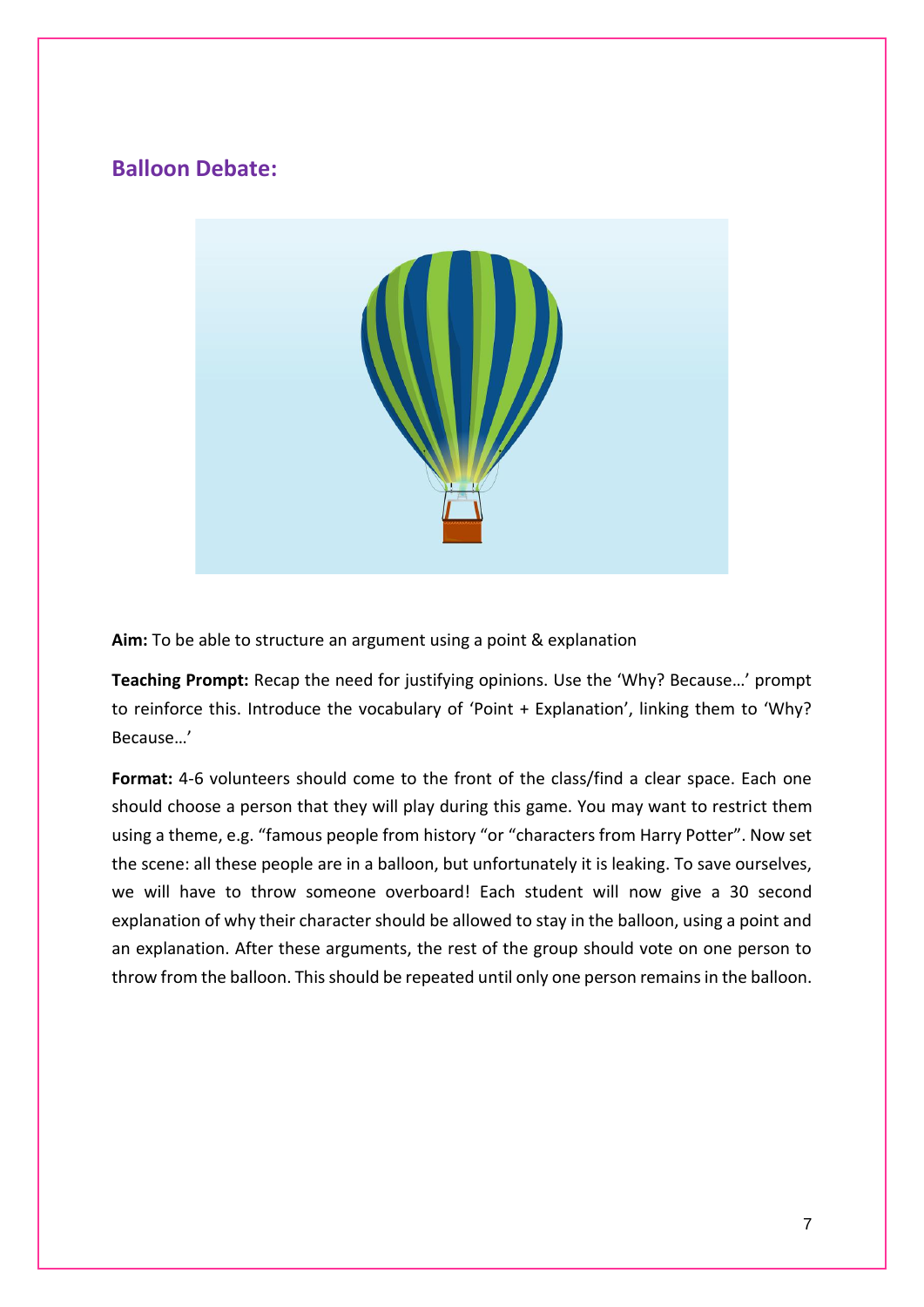### **Session 2**

#### **Plan:**

|  | 1. Group Game                                 |
|--|-----------------------------------------------|
|  | 2. Introduce Structure for format Debate      |
|  | 3. Model a formal Debate                      |
|  | 4. Pairs begin research work on a given topic |
|  | 5. Alley or Where Do I Stand Debate           |
|  | 6. Friendship Round                           |
|  |                                               |

- **1. Group Game:** To continue to build group cohesiveness, allow all to be involved and have a chance to speak.
- **2. Introduce structure for a formal debate:** Use the same debate format each time you debate so that pupils can quickly become familiar with the rules and structure of a debate. Developing this familiarity also allows pupils to focus on developing their arguments rather than the format or structure.

**The Mace Formatis recommended for beginner debaters.** It is an easy format to start with as debates are quick and the audience can get involved in the floor debate. In this format, there are two teams with two speakers for each team. One speaker on each team will speak twice (once as a summary speaker). It does not matter which speaker takes on this additional role. Each speaker gives a speech of up to 7 minutes (for first-time debaters, shorter 'maximums' can be given). The first and last minute are protected, but between these times 'points of information' may be offered. The first four speakers give their speeches, alternating between 'proposition' and 'opposition'.

The debate is then opened to the floor for audience members to address questions to the speakers. However, speakers do not respond directly to the questions: rather, these will be responded to during the summary speeches. After the floor debate, one member of each team gives a four-minute speech, with the opposition going first, summarising their case, rebutting the other side and responding to questions from the audience.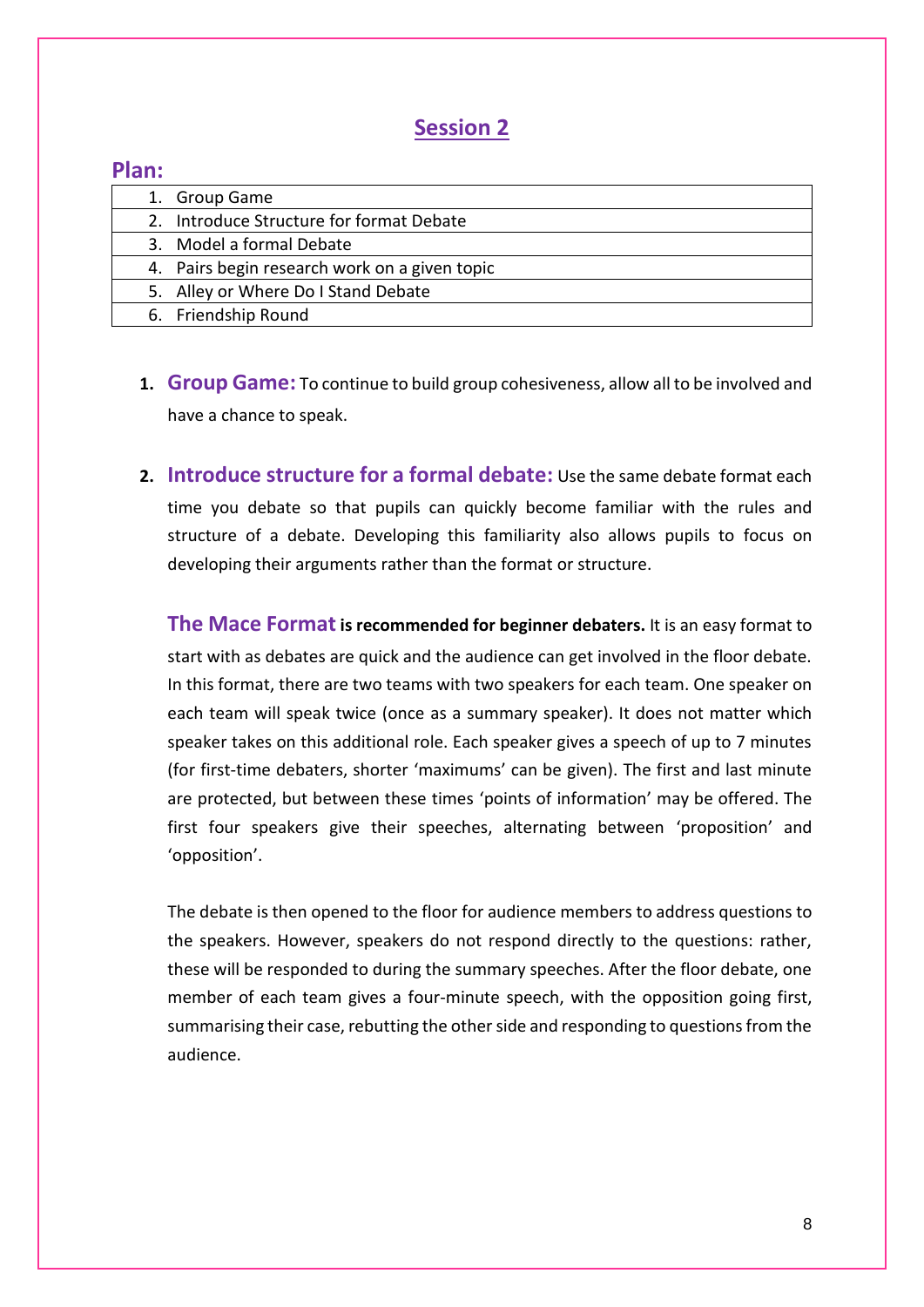**3.** This structure can be modelled and the language and terminology used introduced and explained by members of staff or pupils familiar with debating. Use a topic which will be interesting your group but not overly complex so that attention is focused on structure rather than following complex argument.

The Mace format is commonly used in inter school debate competition hosted by the English-Speaking Union **<https://www.esu.org/competitions/schools-mace/>** so as your club develops you can introduce a competitive structure within school and look to involving your school in national competition.

#### **4. Introduce research and prep:**

Research skills and preparation for debate will be an important part of involvement in debate club and should be introduced in this session. Place pupils into teams of 2 and give teams a proposition or opposition position on a topic. Allow time in the session for the pairs to work together on researching their topic and position and plan their debate. You can provide a template for notes which will allow them to structure their argument. Depending on the age and ability level of the pupils in the club, they may be able to spend time preparing further during independent study time, or you may need to allow further time during club time for preparation. You will need to judge the level of support the pupils in your club require and adjust expectations accordingly.

#### **5. Ally/Balloon or Where Do you stand Debate.**

#### **6. Friendship Round**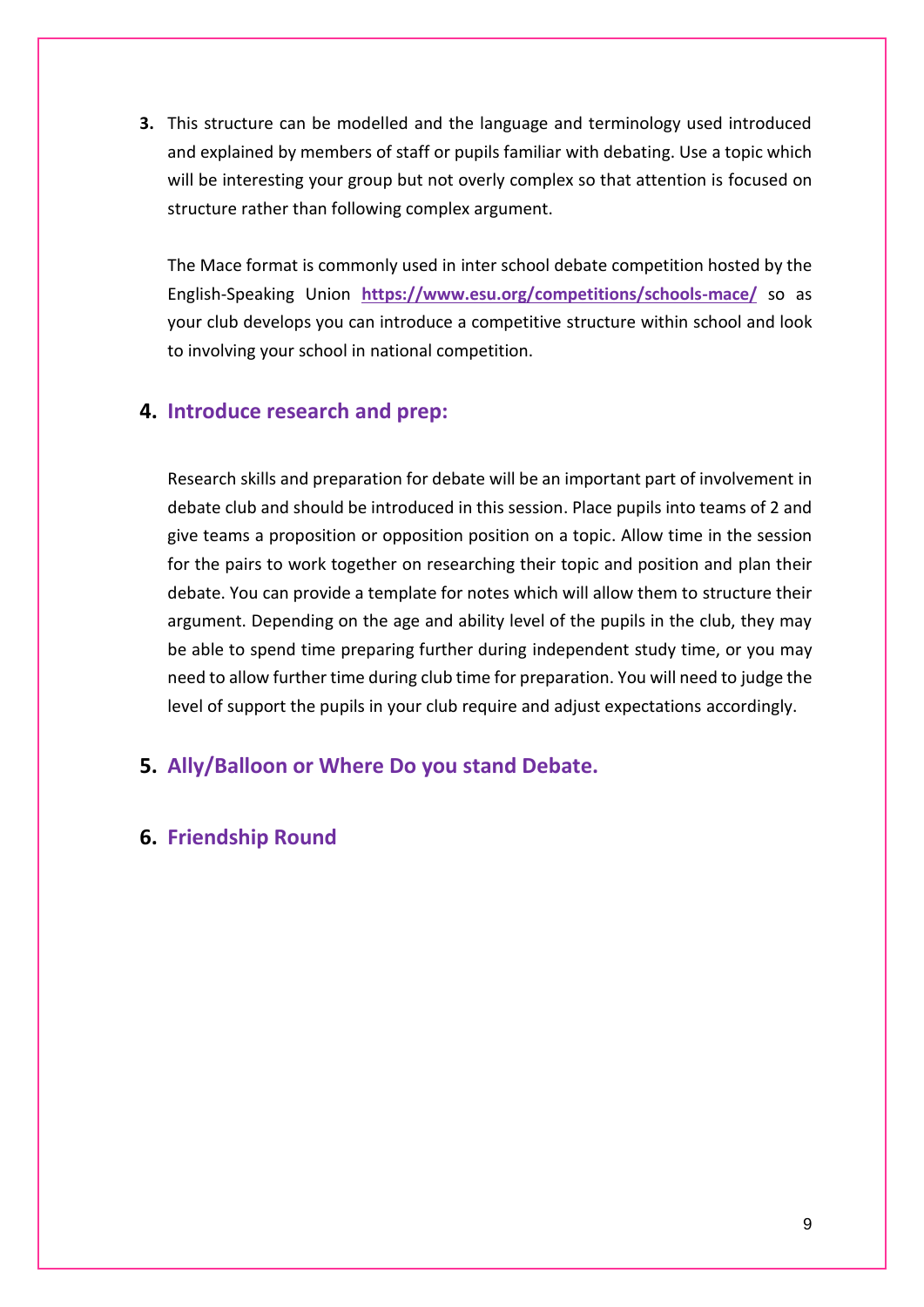## **Session 3**

## **Plan:**

| 1. Group Game                                |
|----------------------------------------------|
| 2. Planning or recap time in pairs           |
| 3. First two teams present their Mace Debate |
| 4. Alley/ Balloon/ Where Do I Stand Debate   |
| 5. Friendship Round                          |

- **1. Group game for club cohesion and involvement –** Familiar games may emerge as favourites with the group, games do not have to be novel each time, group preferences for familiar shared activities can be bonding. You could also ask a pupil to plan and prepare to lead a game each week for the next session.
- **2. Research, Recap and Planning Time** Allow time for the teams to get together to do some research, recapping or planning or their debate. As above the amount of time and adult support teams will require for this will vary.
- **3. Team Mace Debate**: two teams present their debate using the Mace format above. Use prompts to guide them in the structure and language required.

Before the end of the session provide these teams with a new debate topic and identify the teams which will present at the next session

- **4. Alley/ Balloon/Where do you stand debate.**
- **5. Friendship Round**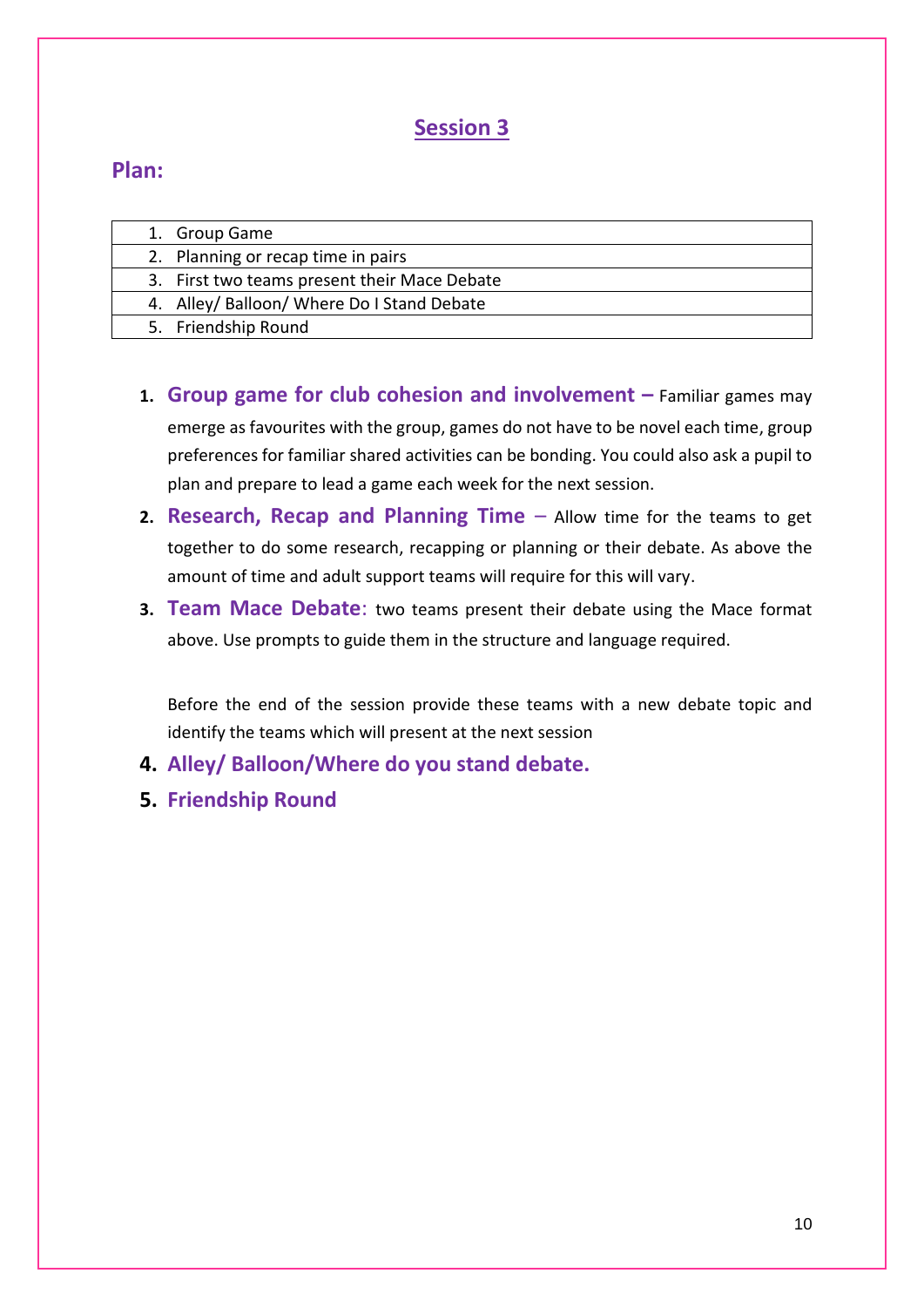#### **Future Sessions:**

As the sessions progress you can utilise the plans above to adjust the sessions to ensure progress at the rate appropriate for your group. Below we outline some skills that can be introduced and developed once the format and structure is established. As the format is established you can look to introduce the complexity and contentious nature of topics debated, obviously appropriate for the age and ability level of your group.

Once the structure is established and skills are developing you may choose to introduce a competitive element into your debate club. This can be very motivating for pupils and can increase focus and drive for development. Once a competitive element is established within school you may wish to look into how your school could become involved in inter school debates and national competition. This level of debate will be particularly motivating for older and more able pupils, it will raise the profile of the school, and provide pupils with excellent evidence for university applications.

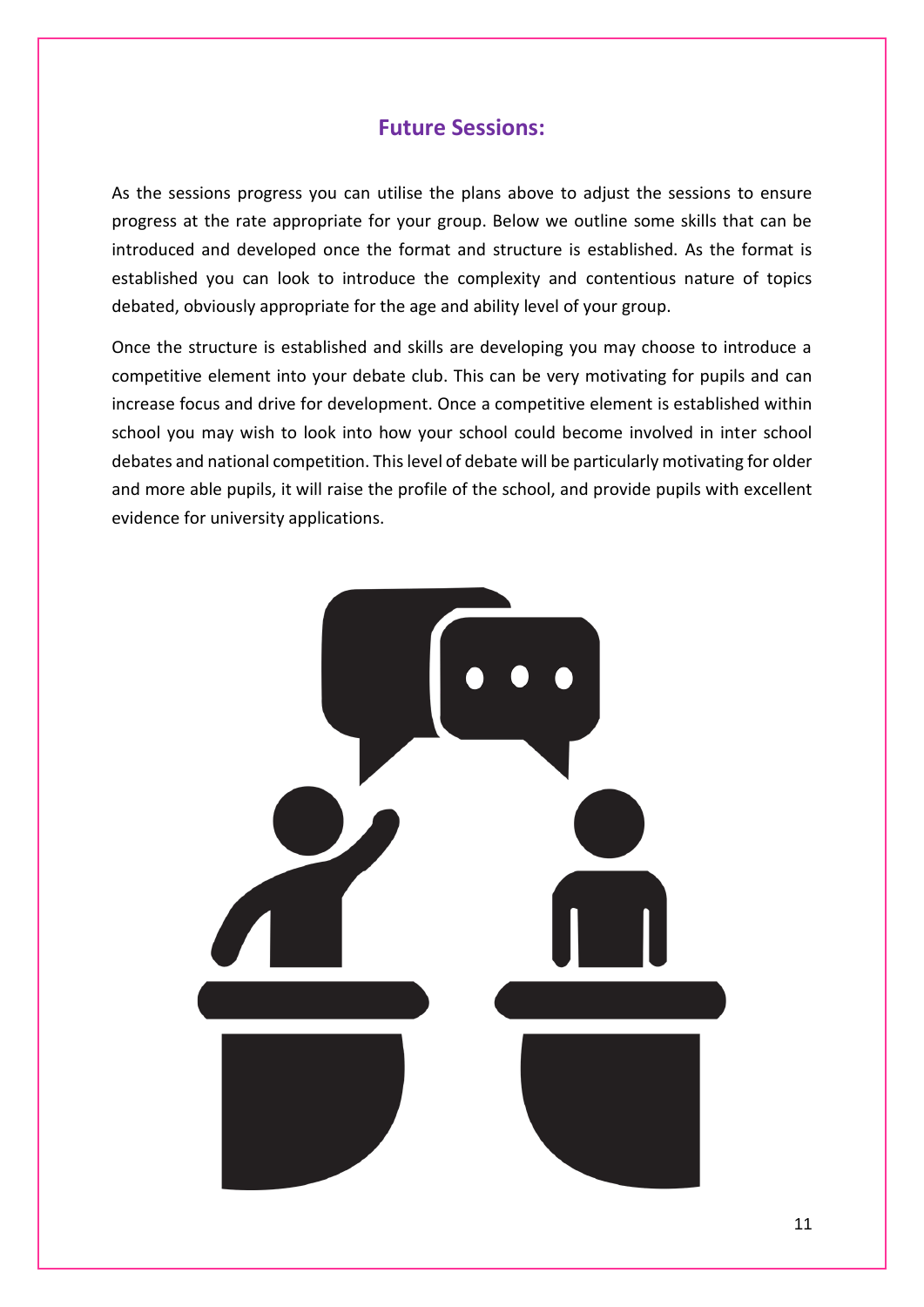## **Possible Topics for Debate:**

- Should we have any junk food, like chips or chocolate, in our schools?
- Should we still have a monarchy?
- If a child gets into trouble, should their parent be punished as well?
- Should celebrities get harsher punishments than ordinary people?
- Men's sport should get more time on TV than women's sport.
- Should children have to do chores to earn pocket money?
- No one in a company should earn more than 20 times what other people in the company earn.
- No one should have cosmetic surgery unless they need it.
- All zoos should be banned.
- We should ban violent computer games.
- Children should strike for climate change.
- Children should choose what they study in school.
- It is bad to be famous.
- Teachers should not pupils who they vote for.
- International adoption should be banned.
- Surrogacy should be banned.
- Animal testing cannot be justified.
- Childhood obesity is due to bad parenting.
- University should be free for everyone.
- Home education is bad for kids.
- Pupils from lower income families should have lower grades to get into university.
- Religious schools should be abolished.
- Britain leaving the EU was a bad idea.
- Freedom of speech in society is important.
- Juries are the best way of deciding court cases.
- The UK should have open borders.
- 16 years olds should be allowed to vote.
- Voting should be compulsory.
- There should be IQ tests to decide who can vote.
- The UK should get rid of its nuclear weapons.
- All jobs should have 50/50 men and women.
- Animals deserve the same rights as humans.
- The sale of fur should be banned.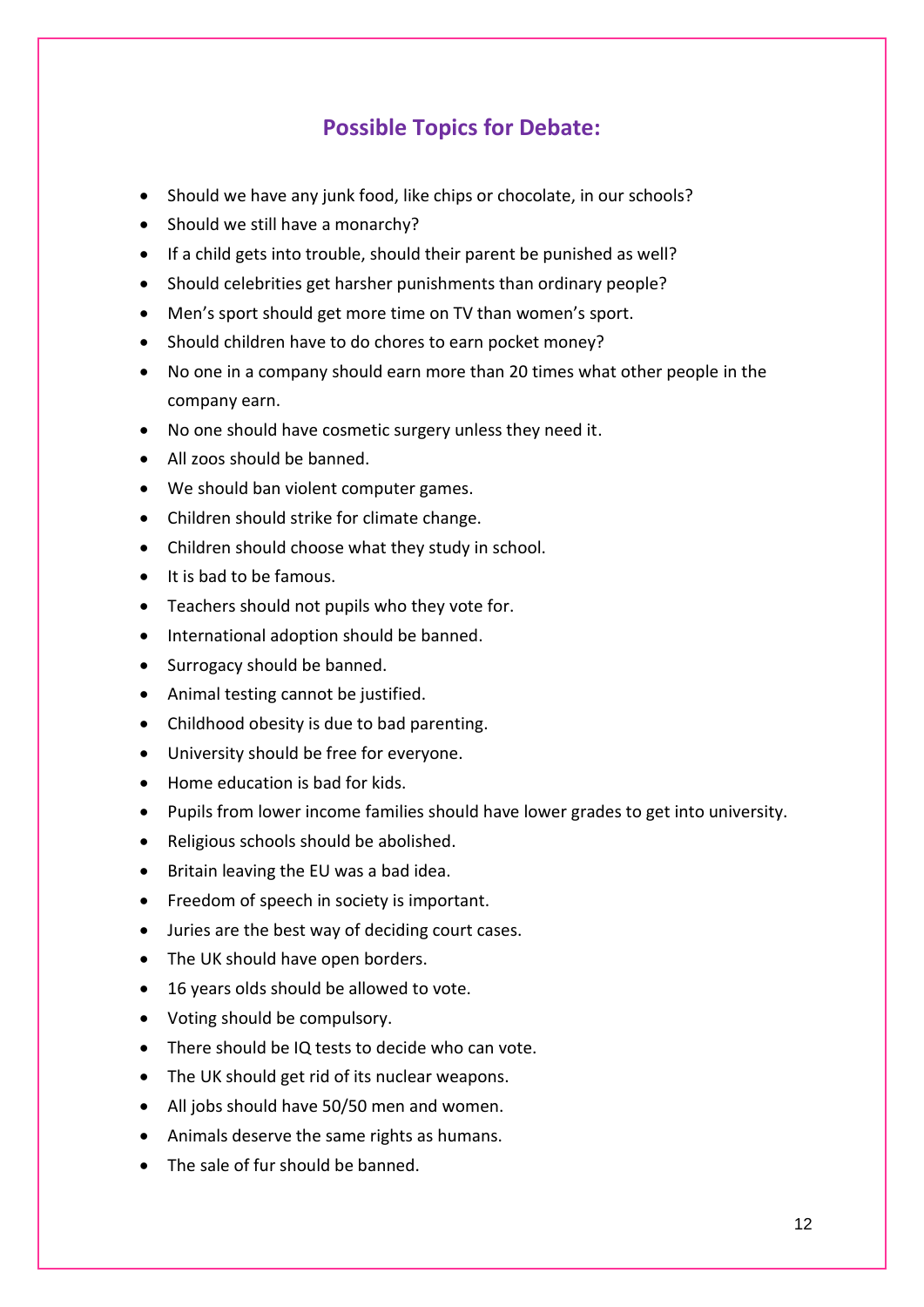- Reality TV is harming society.
- Space exploration is a waste of time.
- Abortion should be against the law.
- Social media is responsible for poor teen mental health.
- Private schools should be abolished.
- The death penalty is justified for some crimes.
- Euthanasia should be legalised.
- Recreational drugs should be legalised.
- A minimum wage is essential.
- Tourism is bad for the environment.
- Everyone should be vegetarian.
- All farms should be organic.
- Democracy is the best form of government.
- Gay couples should be allowed to adopt children.
- Children should decide their own gender.
- Vaccination should be compulsory.
- Healthcare should be free to everyone at the point of use.
- Children should read more books.
- Healthy people should have their taxes increased.
- It is good to live together before you get married.
- Parents being married is good for children.
- Family is the most important thing.
- Men are stronger than women.
- Women are kinder than men.
- Women should look after children.
- Men should talk about their emotions more.

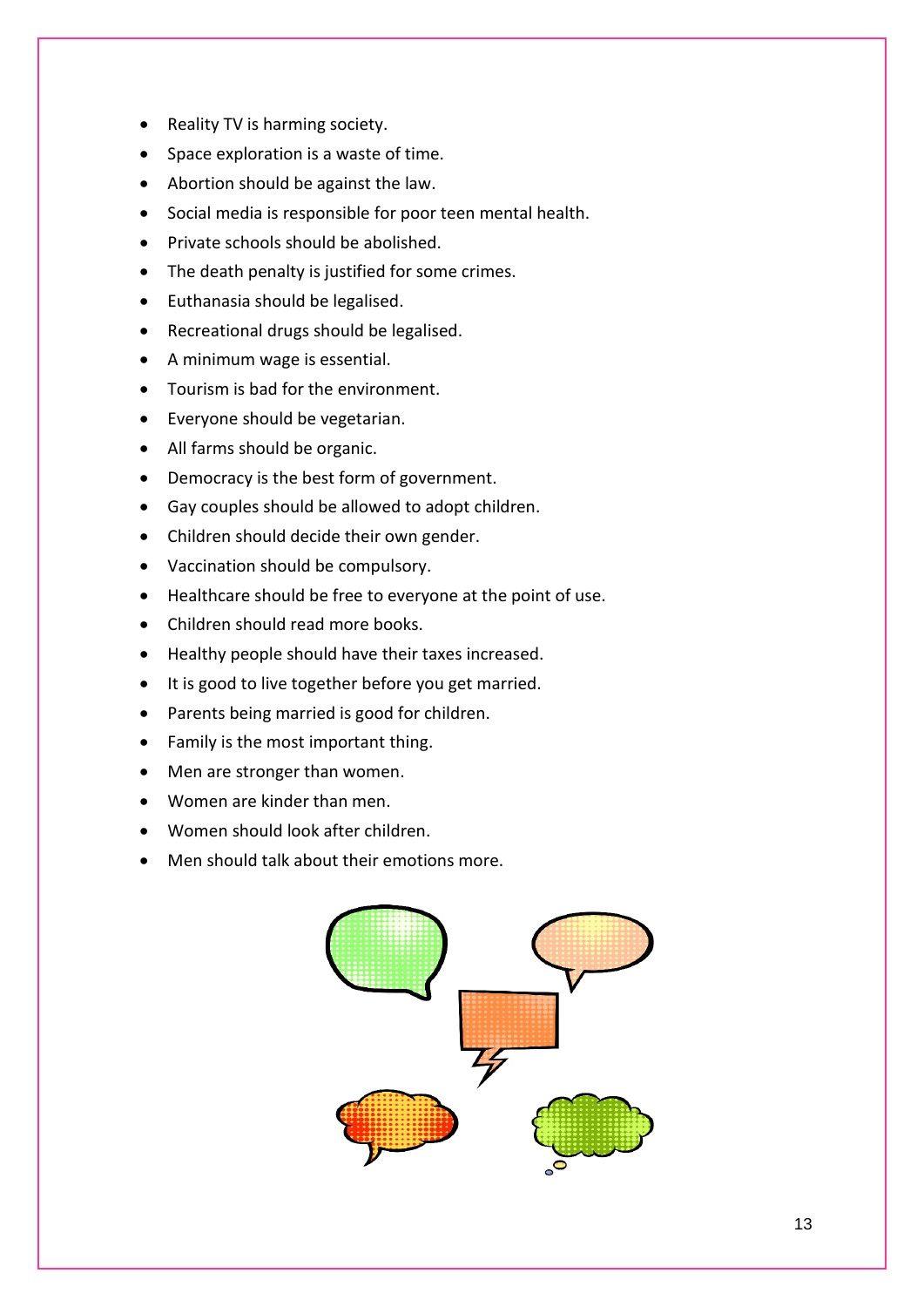## **Skill Development Areas and Teaching Points for Debate:**

## **Use the Power of Three**

State the 3 points you are going to make (Do not have more than 3).

- Introduce first point: Amplify and expand.
- Repeat for point 2.
- Repeat for point 3.
- Remind everyone of three points.

## **Identify the Big Ideas**

Most issues will have a central underlying principle which is at the heart of the debate. Often it is that two principles 'clash' and the debate hinges on the quality of the argument and the weight given towards one fundamental principle. Identify 'The Clash' or the central principle before you start, establish what is the central point of the disagreement, do not get distracted by marginal issues, refer to it repeatedly, and in your summary, it is your central point.

Examples of frequent 'big ideas' or underlying principles:

- Freedom vs security.
- Individual freedom vs the common good.
- Individual freedom vs government control.
- Free markets vs governed markets.
- Rights vs responsibilities.
- Absolute values vs relative values.

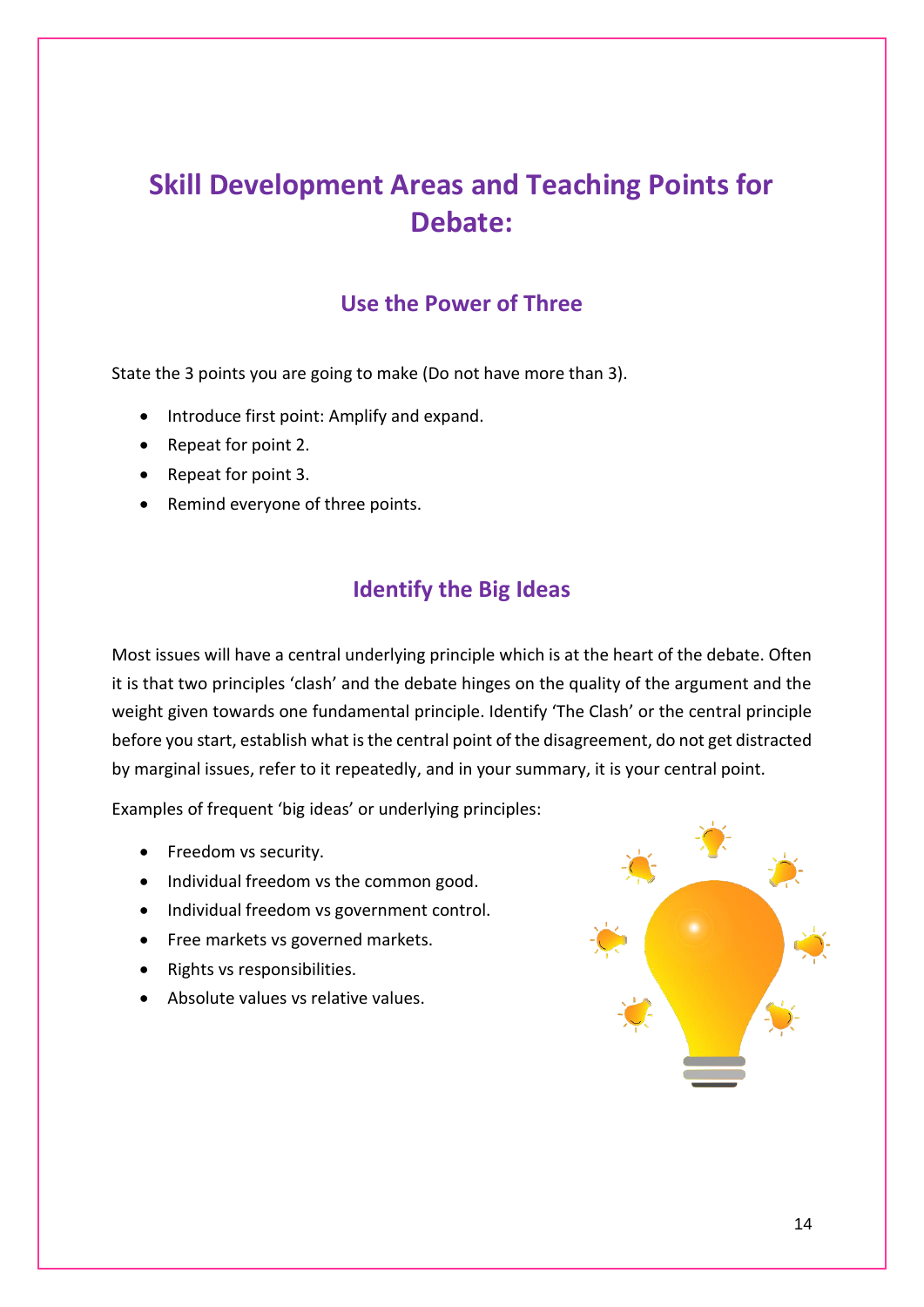## **Use Illustrative Examples**

- Try and pick examples or analogies that you think are appropriate, relevant, and impactful for your audience. An example which may impact on them will be more powerful, or one which has impacted on people or a community close to them, individual stories can be more powerful than statistics, examples which create a strong narrative and visual image are powerful influencers.
- Use illustrative examples as an introduction to focus attention on the importance of the issue and in closing so that people are left with string emotions from your argument.

### **Use Soundbites**

• Soundbites are short phrases which convey a message in a direct and attentiongrabbing way. If you can identify a soundbite which summaries your central point use it repeatedly to embed your point into the minds of those listening.

## **Logical Reasoning**

- Consider the various reasons and the facts and data around this for your position. E.g. what are the advantage or disadvantages, what are the costs, efficiency, other practicalities, who is affected, what are the principles, how does it impact other factors, is this the best time etc.
- Decide which are the factors most central to your argument, which will have the most impact on your audience, which are linked to the 'big idea', which have the best examples you can use. Select 3 points, find facts and data to support these.

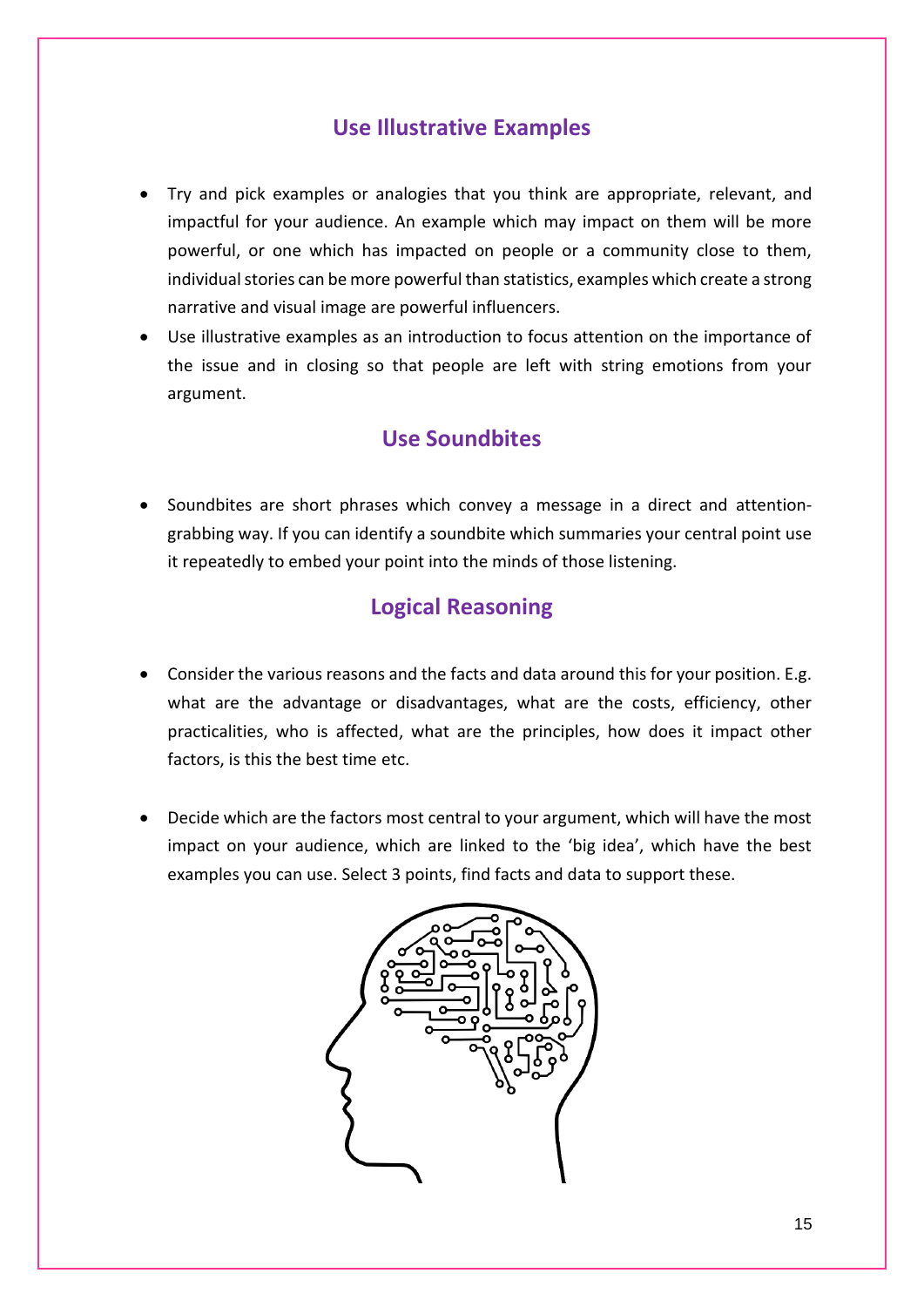### **Planning Your Rebuttal**



During a debate, rebuttal is the name given to the responses by each team to their opponent's arguments. It is an opportunity to listen carefully and plan a response.

Questions to think about when planning your rebuttal:

**Does their argument make practical sense and can it be attacked for its impracticality?** (Is it too expensive, infeasible, unpopular etc.)

Even if your opponents have *tried* to prove their arguments, it is still often really effective to argue against these attempted proofs.

- **Have they proved the premises of their case?** (e.g. if they want to solve a problem have, they proved that the problem exists, if they want to protect animal rights have they shown that animals have rights to start with etc.)
- **Have they proved that their case will achieve what they want it to?** (e.g. if they are worried about global warming, have they shown that their plan of congestion charging will help?)
- **Have they established all of their logical links?** (e.g. if they are for censoring rap because of gun crime, have they proved a link between rap and gun crime? If they want healthy eating in schools to combat obesity have they shown the link between the two?)
- **Can I attack their individual arguments** benefits, principles, advantages etc? Or do I need to show that they are irrelevant/insignificant etc?
- **Can I attack their examples**? (Either by showing that they are factually wrong or by showing that they do not support the argument)
- **Have they contradicted themselves or anyone else on their side?**
- **Have they changed the case either by making it more or less extreme than it was to start with?**